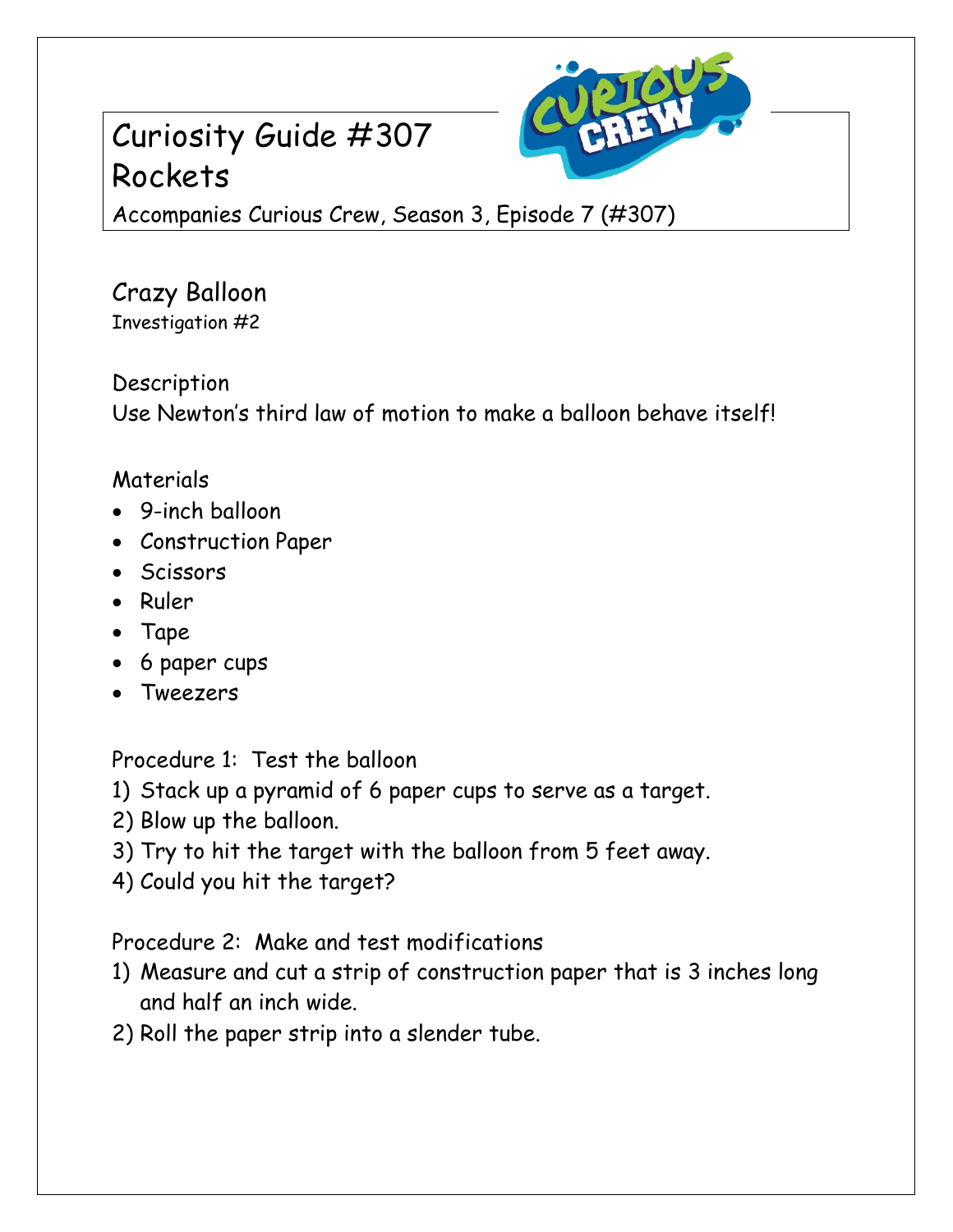- 3) Insert the tube in the neck of the balloon. Let the tube expand so that the tube unrolls and contacts the circumference of the opening.
- 4) Using a pair of tweezers, grasp the center end of the paper loop and gently pull it back out. This should create a paper spiral cone.
- 5) Completely tape the paper cone and neck of the balloon so that this area is stiff. Leave a small hole in the bottom of the cone so that air can be blown into the balloon.
- 6) Carefully blow up the balloon.
- 7) Aim for the target again. Let the balloon go.
- 8) Could you hit the target this time?

## My Results

## Explanation

When the balloon is first released, the balloon's shape is constantly changing. The neck of the balloon is flexible and wiggles as the air discharges. Newton's third law of motion states, "Every action produces an equal and opposite reaction." As the air goes out one way, the balloon travels the other way, but because the neck of the balloon wiggles so much, the flight is very hard to control.